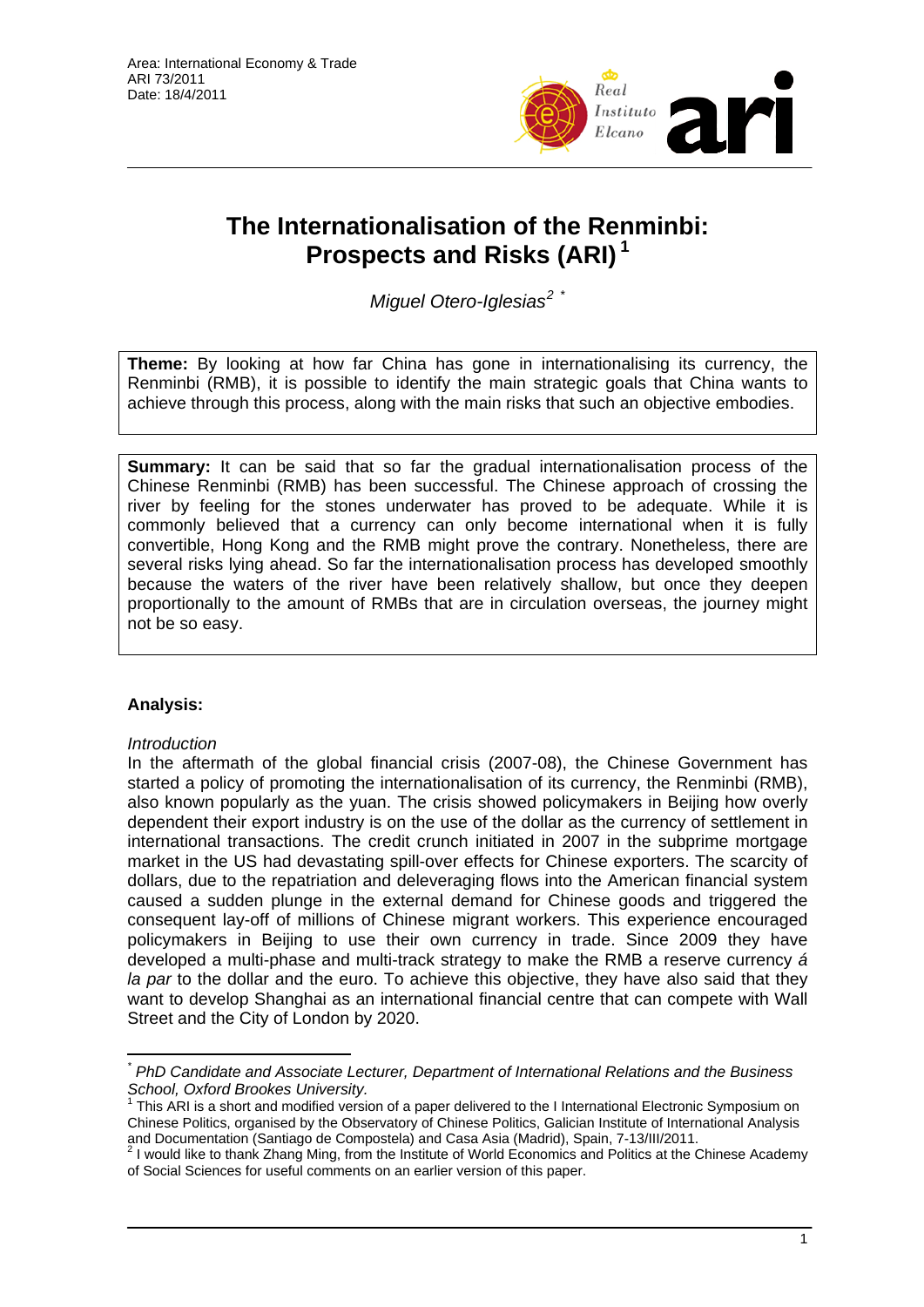

That the second biggest economy in the world wants to promote its currency is understandable. If China wants to play a bigger role in the International Political Economy (IPE), it needs greater autonomy in international monetary affairs, and what better way to achieve this than to use its own currency in international transactions. However, this is easier said than done. Making one's currency global is certainly not an easy task. France had the same aspiration for hundreds of years and was only able to achieve it by merging its monetary sovereignty with that of the German economic powerhouse. The German experience, by contrast, shows the dangers inherent to a currency's internationalisation. Issuing a global currency provides the issuer state with a number of 'exorbitant privileges', but also with responsibilities and risks. Well aware of this, Germany and Japan have always been reluctant to internationalise their currencies until they were convinced (partly erroneously) that they had financial markets sophisticated enough to cope with the risks.

Given these precedents, the aim of this paper is to explore China's RMB internationalisation journey and to identify the strategic aims and potential risks the process entails. The paper is divided into three parts. In the first, it attempts to summarise the achievements of the RMB's internationalisation process to date. Following the wellknown Chinese saying of always crossing a river by feeling for the stones underwater, it shows how the Chinese government has successfully started a step-by-little-step campaign to promote its currency as a means of settlement in international trade. The second part of the paper focuses on the strategic objectives that the Chinese government pursues with its internationalisation scheme. This part will try to discern what China's main objectives and goals are with this strategy. Finally, the third part of the paper focuses on the risks that lie ahead. Rivers are shallow by the banks but become deeper in the middle, and sometimes there are currents and stones that make any crossing hazardous.

## *Crossing the River Starts Successfully*

Although in the financial press it is commonly acknowledged that the internationalisation process of the *hongbi* (redback) started in 2009, the first issuance of RMB overseas came in the aftermath of the previous great financial crisis, the Asian crisis of 1997-98. One of the lessons of that crisis was that Asian countries should not overly rely on the financial institutions dominated by the West, such as the International Monetary Fund (IMF), and that they had to develop their own financial institutions. This happened in 2000 with the signing of the Chiang Mai Initiative (CMI) and the setting up of bilateral currency-swap agreements between the ASEAN countries and the three East Asian economic powerhouses: South Korea, China and Japan. What is true is that it was in the midst of the recent global financial crisis, as dollar liquidity was in short supply, that China accelerated its bilateral swap agreements (BSAs). In December 2008 it signed a BSA in RMB with South Korea (Rmb180 billion) which was in need of international currencies. At the beginning of 2009 it did the same with Hong Kong (Rmb 200 billion) and Malaysia (Rmb80 billion). In March of the same year the People's Bank of China (PBoC), the Chinese central bank, took its first step from the mere goal of regionalising the RMB to its internationalisation by signing another BSA with the central bank of Belarus (Rmb20 billion). Shortly afterwards, China signed also BSAs with Indonesia (Rmb100 billion) and Argentina (Rmb70 billion). Finally, in 2010 it helped crisis-strapped Iceland (Rmb3.5 billion) and it signed another BSA with Singapore (Rmb150 billion). These agreements put the total amount of China's BSAs settled in RMB as of the end of 2010 in the order of a little over Rmb800 billion, which is roughly US\$120 billion (See Figure 1). It is important to stress here that apart from the US Federal Reserve and the European Central Bank, the PBoC was the only other central bank that opened swap lines during the global financial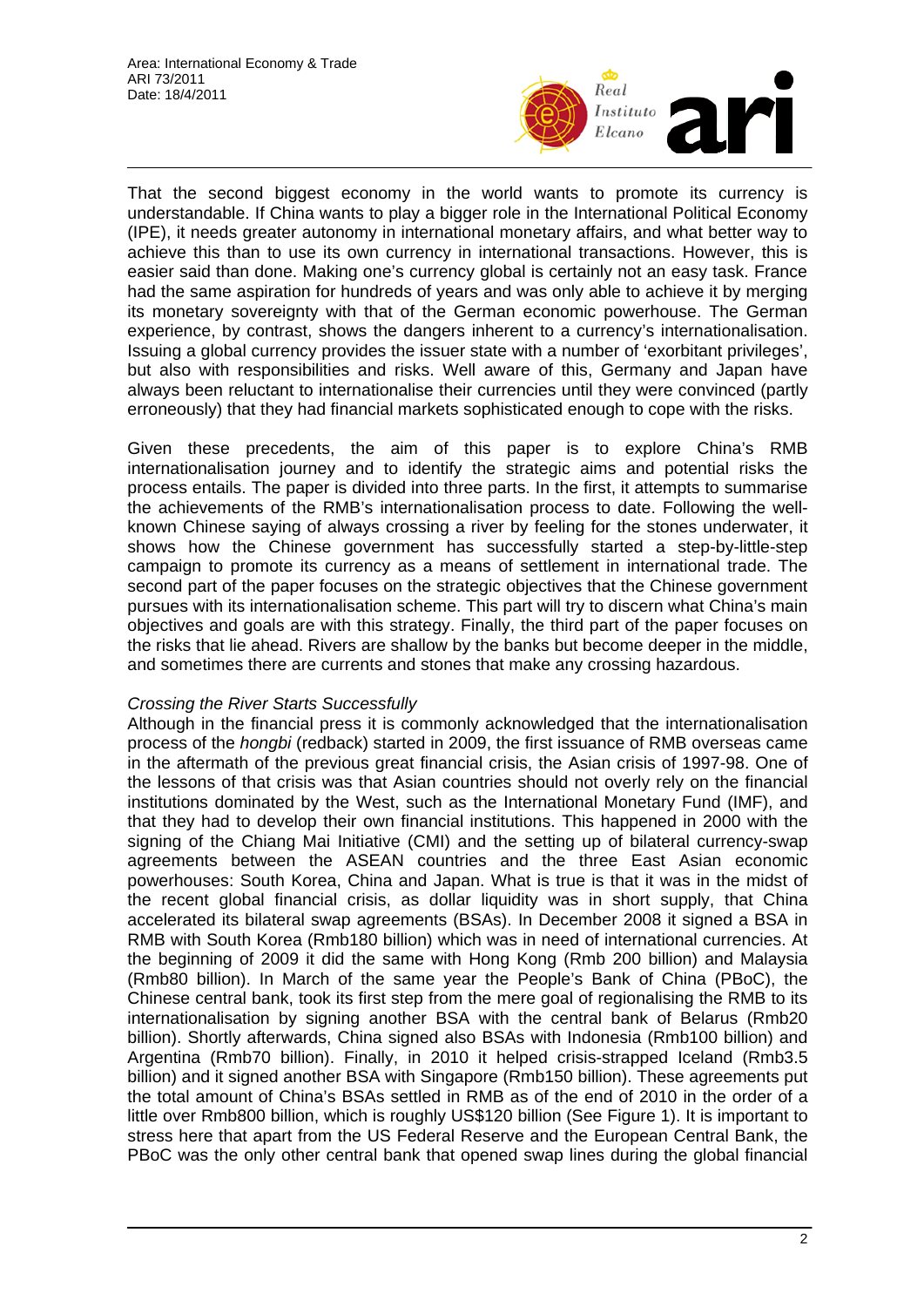

crisis, showing that we are gradually entering a tripolar international monetary system (Bénassy-Quéré & Pisani-Ferry, 2011).

|  |  | Figure 1. China's Bilateral Currency Swap Agreements since the collapse of Lehman Brothers |  |
|--|--|--------------------------------------------------------------------------------------------|--|
|  |  |                                                                                            |  |

| <b>Country</b> | <b>Date</b>      | Amount               |  |
|----------------|------------------|----------------------|--|
| South Korea    | 12 December 2008 | Rmb180bn             |  |
| Hong Kong      | 20 January 2009  | Rmb200bn             |  |
| Malaysia       | 8 February 2009  | Rmb80bn              |  |
| <b>Belarus</b> | 11 March 2009    | Rmb <sub>20</sub> bn |  |
| Indonesia      | 23 March 2009    | Rmb100bn             |  |
| Argentina      | 29 March 2009    | Rmb70bn              |  |
| Iceland        | 9 June 2010      | Rmb3.5bn             |  |
| Singapore      | 23 July 2010     | Rmb150bn             |  |

Source: author's summary from press reports.

In the private sphere, the availability of RMB-denominated bonds started in 2005 when the Asian Bond Fund, another initiative of the ASEAN+3 group, started to encourage the issuance of bonds in local currencies, including the RMB. Two years later, the PBoC and the National Development and Reform Commission (NDRC) gave the green light to the state-owned public and commercial banks of China to issue RMB-denominated bonds in Hong Kong, which from that moment became the laboratory for the river-crossing strategy. The first so called 'dim sum' bond was issued by the China Development Bank in mid-2007 and since then the issuance of RMB bonds in Hong Kong has increased significantly. This issuance is now not limited only to mainland China's financial institutions. Under the strict regulation of the Hong Kong Monetary Authority (HKMA), international banks and companies have also started gradually to issue this type of bonds. Among foreign banks, the most active in the market are Deutsche Bank, Citigroup, JP Morgan Chase, Standard Chartered and HSBC. Some of the international private companies that have started to issue dim sum bonds through these financial institutions are Caterpillar, McDonalds, Ikea and Nokia, to name just a few.

The issuance of these bonds is the second track in the RMB's internationalisation strategy. The first track is the use of the RMB in international trade. However, the two tracks are intrinsically related. Overseas goods producers and services providers that use the RMB with their Chinese customers need a supply of RMB-denominated products to invest their RMBs. Since China still applies strict capital controls on short-term capital inflows, until very recently there were limited options to use the RMBs and therefore no real incentive to acquire them in the first place. Now, however, the supply is partly provided by the second track and is concentrated in Hong Kong. Before the second track, foreign traders could only store their RMBs in low-interest-yielding bank deposits in Hong Kong, an option available since the beginning of 2004, but now with the gradual issuance of dim sum bonds the options are greater. It is no wonder then that Hong Kong bank deposits in RMB have surged since 2007. Slowly traders and investors are starting to store their *hongbis* in Hong Kong in order to invest in RMB-denominated bonds.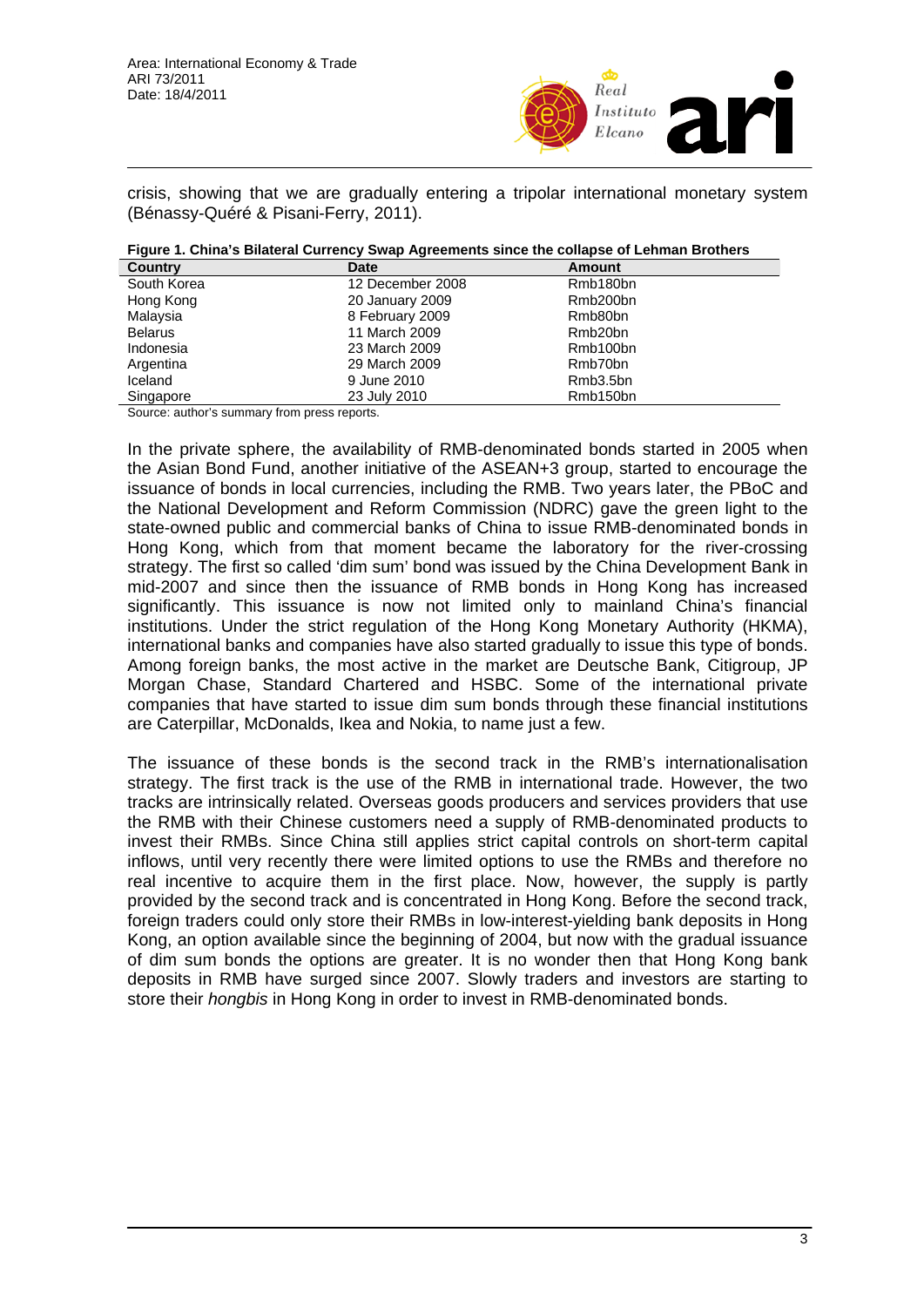



**Figure 2. RMB deposits in Hong Kong, in RMB million (taken from Subacchi, 2010)** 

Source: HKMA

The latest figures at hand show that as of November 2010 total RMB deposits in Hong Kong stood at Rmb217 billion (Cookson & Dyer, 2010). This is double the figure in May 2010 (see Figure 3, left), an exponential increase that is very likely to continue in the foreseeable future. Economists at Goldman Sachs predict, for instance, that RMB deposits in Hong Kong should reach Rmb2 trillion (US\$300 billion) in 2015.

**Figure 3. RMB deposits and cumulative RMB trade settlement (taken from Lamba, 2010)** 



**Cumulative RMB Trade Settlement** (RMB billion) 197.1 70.6 21.9  $3.6$  $0.1$  $J$ un-10  $\cong$ కి Mar-10 g Ŝė ن<br>گ å<br>Sep

Source: HKMA

Source: PBOC Monetary Policy Execution Reports (2009Q3 - 2010Q3) (nonquarter-end figures are not available)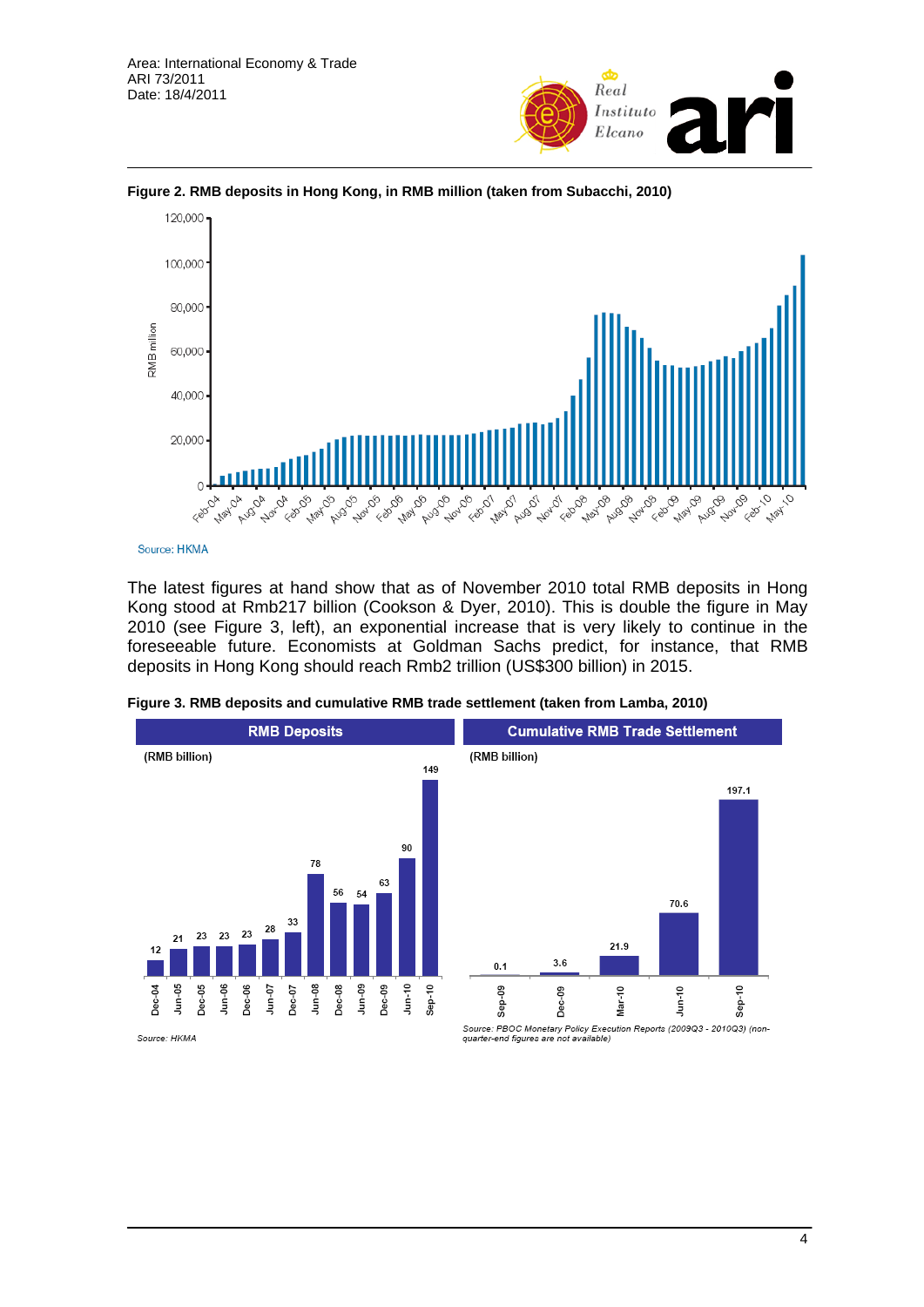

This surge in RMB deposits is the consequence of the evolution of the first track of the Chinese government's internationalisation strategy, namely to increase the use of the RMB in international trade. This objective started in earnest in mid-2009 with the establishment of a pilot programme designed to encourage Chinese exporters to settle their international trades in *hongbis*. At first, the programme was confined to five major trading cities (Shanghai, Guangzhou, Shenzhen, Zhuhai and Dongguan) and later, once it was seen to be successful, it was expanded to 20 provinces. Here again the projection is impressive (see Figure 3, right). RMB-denominated trade totalled Rmb440 billion in the second half of 2010, which is six times the Rmb70 billion settled in the first half, making the annual total over Rmb500 billion. June 2010 was a particularly important turning point because until then only 365 exporters nationwide were able to settle trade in RMB; after that watershed, the number has skyrocketed to 67,359. In 2011 the trade settled in RMB is very likely to continue on its upward trend. If the pace continues like this, economists at the China Construction Bank (CCB) believe that by 2015 the total annual settlement in RMB will reach US\$3 trillion, which would mean that more than half of Chinese trade with emerging markets would be priced in the Chinese currency.

The use of RMB is not reduced to trade transactions and to deposits and bonds in Hong Kong. In the neighbouring Republic of Mongolia, 60% of the cash in local circulation is in *hongbi*. In South Korea the RMB is accepted in shops and restaurants and in Vietnam the RMB can be acquired in non-official banking circuits. The RMB has also penetrated the streets of Laos, Myanmar, Cambodia and Nepal. More recently, in another significant step forward, the Chinese state-owned commercial banks, especially the Bank of China (BoC), have also started to provide cash in RMBs in the West. Now it is possible to walk into the Bank of China's branch office in New York and withdraw up to US\$4,000 per day in RMBs with an annual ceiling of US\$20,000. For businesses involved in trade with China there is no ceiling as long as they can prove that they need the RMBs for their trade transactions and not to speculate. Speculation is naturally the biggest fear of the Chinese authorities. Their aim is to promote the RMB for trade and long-term investments but not for shortterm speculative gains.

## *What are China's Strategic Aims?*

The Chinese government seeks several objectives with its internationalisation policy. Five stand out as the most important: (1) to reduce its dependence on the US dollar; (2) to generate alternative foreign-demand markets; (3) to increase China's political influence in Asia and the world at large; (4) to establish Shanghai as a financial centre able to compete with Wall Street and London; and (5) to accomplish a smooth transition from a manufacturing and export-led economy to one based on services and driven by domestic demand.

## *(1) Reducing China's Dollar Dependence*

China's unease with the centrality of the dollar in the international monetary system has become increasingly vocal since the Governor of the PBoC, Zhou Xiaochuan, published an article in March 2009 calling for the end of the flexible-dollar system. Chinese policymakers have realised that they are in a 'dollar-trap' and they want to come out of it as soon as possible. One way to do so is to internationalise the RMB. This would reduce the transaction costs for Chinese importers and exporters, would protect them from the volatilities associated with the malfunctioning flexible-dollar-standard and, perhaps more importantly, if the RMB becomes an international currency *á la par* with the dollar and the euro to absorb more liquidity, China will be able to gradually exchange its huge dollar reserves into RMB without having to suffer heavy losses.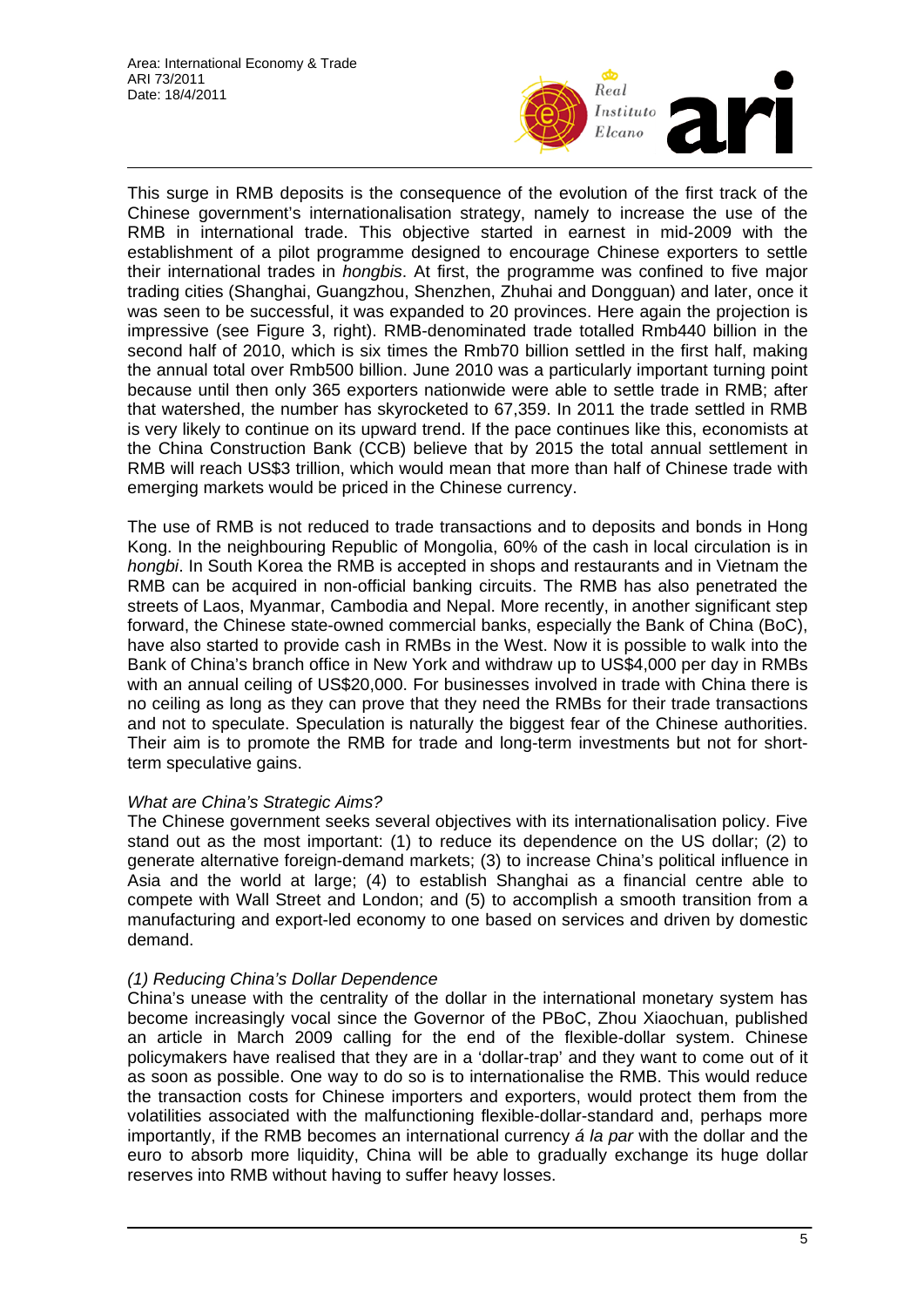

## *(2) Gaining Alternative External Demand*

Through the internationalisation of the RMB, China also hopes to increase foreign demand for its products. This is especially the case for less-developed countries that might suffer from dollar shortages. While these markets are still small and will certainly not substitute the demand pull from the US and Europe in the short term, China hopes that it can slowly reduce its export dependence on the developed world and increase its trade with developing and emerging markets, especially with the other BRIC countries: Brazil, Russia and India. It is important to note that Chinese banks are increasingly offering loans in RMB all over the world. China has actually provided more loans in 2010 than the World Bank. The loans will be used to buy Chinese products and services and hence generate foreign demand.

## *(3) Increasing China's Geopolitical Influence*

If China wants to leverage on its political power at the global level it needs to promote its currency and gain the necessary reputation of being a good custodian of its currency's value. Its political influence will start with Asia: China aspires to be the leading country in its region and to achieve that the regionalisation of the RMB can be a useful tool. Here Chinese policymakers draw on the lessons of the euro. Similarly to Germany in Europe, China's regional power and strength is seen with suspicion by its neighbours. In this regard, to avoid future confrontations, the ideal would be to establish a regional monetary union. However, an agreement seems unlikely in the foreseeable future. The political differences between Japan and China are too strong for such a thing to happen. Under the circumstances, Chinese policymakers believe that it is better to achieve a monetary union from the bottom up. The idea is to promote the RMB regionally: to increasingly penetrate the streets of neighbouring countries and once the population of these countries accept China's economic might and hegemonic status, the hope is that these same populations might be willing to accept a monetary union dominated by China, as is the case with Germany in Europe.

On the global level, through the RMB's internationalisation China aspires to sit as an equal with the US and the EU at the governance table of the international monetary system. A first step in this direction would be to include the RMB in the next IMF Special Drawing Rights basket composition, which will take place in 2015.

## *(4) Hong Kong as the Laboratory for Shanghai*

The Chinese government is promoting the international use of RMBs in the offshore market of Hong Kong as a laboratory to test how the RMB is received internationally and what this implies for local markets. The use of Hong Kong is significant because it gives China the opportunity to internationalise its currency gradually, by feeling the stones under its feet, without compromising the stability of its own mainland markets. Contrary to common understanding, Hong Kong can make the RMB international without the necessary step of making it first fully convertible. In this regard, Hong Kong can become to China what the London offshore Eurodollar market was to the US dollar in the 1960s. During that period the US had certain capital controls, but this did not stop the greenback from increasing its share in international business transactions. While the Chinese firewalls are in place, the Chinese government wants to use the extra time that it has until 2020 to develop Shanghai's financial centre in order to cope in the future with the full convertibility of the RMB. In this regard, the experience gained from the circuit created through Hong Kong is of great value (see Figure 4).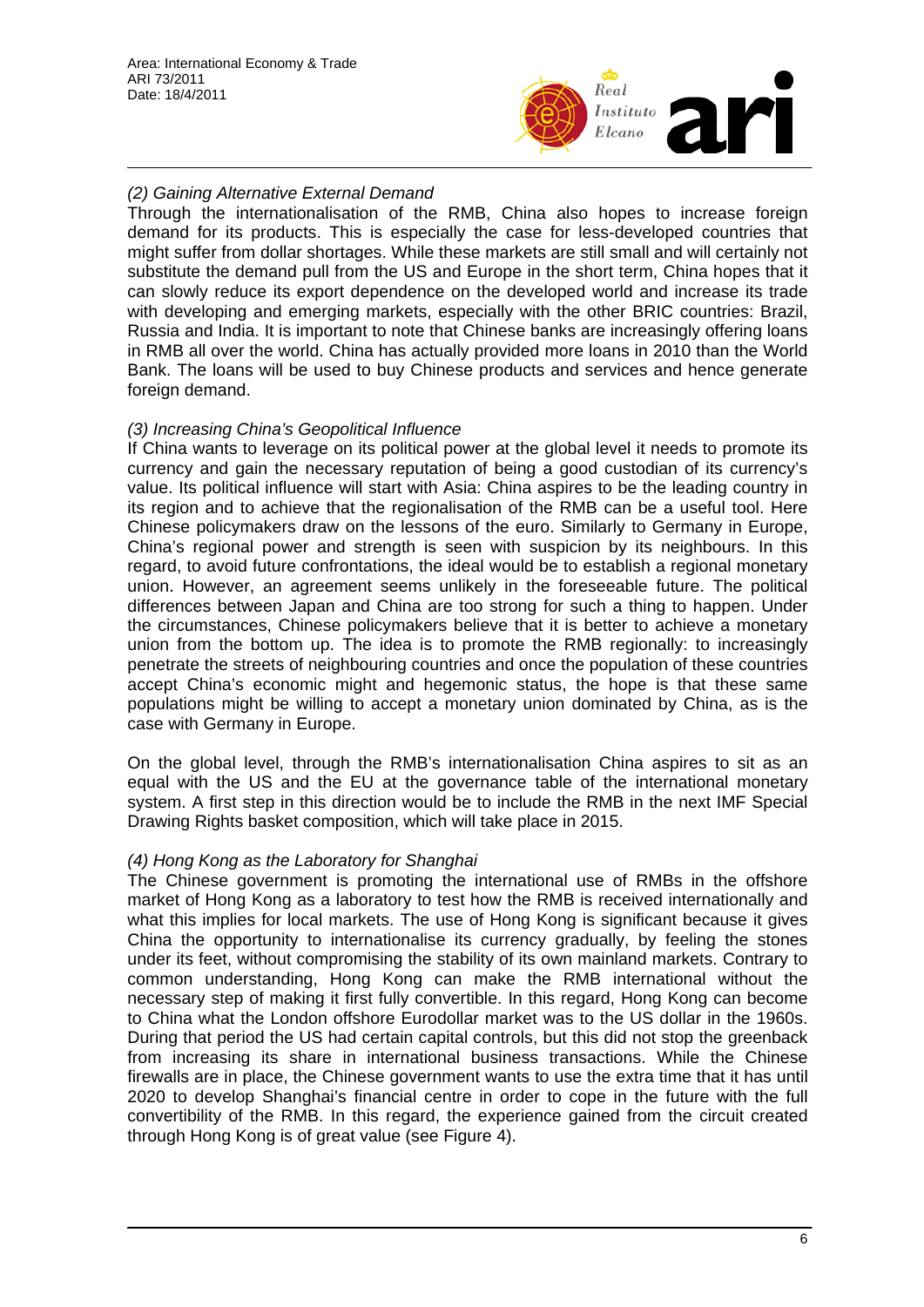



#### **Figure 4. The RMB's circular loop through Hong Kong (taken from Lamba, 2010)**

In general, the Hong Kong experience will quicken the pace of opening up China's mainland capital market and capital account convertibility. Following this logic, in August 2010 the PBoC has opened for the first time the interbank bond market in mainland China to a limited number of foreign investors, in another pilot programme of great significance (see green box in Figure 4).

#### *(5) From Export-led to Service-driven Growth*

The sophistication of the debt and credit markets, and the internationalisation and convertibility of the RMB, are part of China's grand strategy to rebalance its economy from an export and investment-led growth model to a more service and consumption based economy. The gradual appreciation of the RMB due to its increased international role is one way to trigger this rebalancing. Right now, China's export industry relies on an undervalued RMB, but as the RMB gains in strength a lot of these companies will have to innovate and climb the value-added chain or perish. The process will be difficult, as acknowledged by the PBoC's Vice-governor Hu Xiaolian (2010), but it is also necessary. In order to rebalance from manufacturing and foreign demand to services provision and domestic consumption, China will have to develop an industry of financial intermediation outside the state-controlled commercial banks that can transform the country's huge private savings into efficient and profitable investment and innovation opportunities. Shanghai is meant to be the main hub where this financial intermediation will be located.

#### *The Risks of Entering Unchartered Waters*

Issuing an international currency brings a number of benefits. One's citizens and companies are less exposed to exchange-rate risks. One has greater access to cheaper credit. If one's currency appreciates, one will be able to buy cheaper goods and even companies overseas and also increase one's political influence. However, holding an international currency also brings enormous risks. The best example was seen in the recent financial turmoil in the Eurozone (EZ). In this case, the euro was the victim of its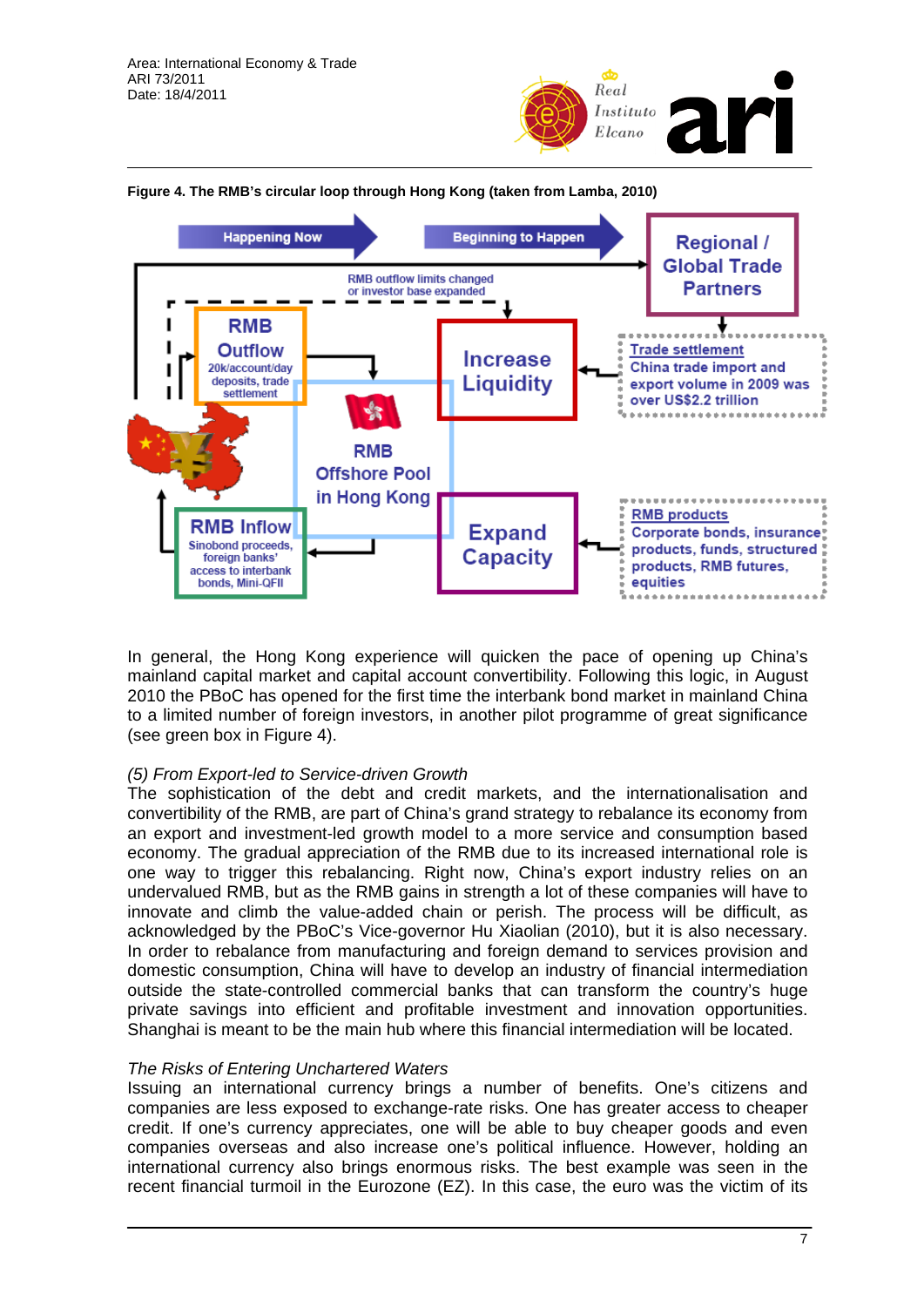

own success. By having sufficiently developed financial markets to support great amounts of foreign capital inflows, the EZ was able to access cheap credit for an extended period of time (this was especially appealing for the EZ periphery) while coping with a euro that skyrocketed from US\$0.86 in 2002 to US\$1.60 in 2008 (a staggering 85% surge). However, ultimately, the euro's free convertibility led to an unsustainable growth in the EZ periphery that was bound to collapse.

The moral of this story for Chinese policymakers is clear. The opening up of the capital account is desirable because it brings foreign investment and foreign competition and it can develop the financial sector, but sometimes the foreign investment needs to be controlled, especially the speculative one. As the Chinese like to say, financial markets are sometimes like unbridled horses. The question is whether one can have it both ways: a currency that is internationally accepted and able to compete with the dollar and the euro and domestic capital markets that are heavily regulated. But these are uncharted waters. The Chinese authorities seem to be willing to open up very gradually the capital account in mainland China, but the reality is that China has a long way to go before its domestic markets can be opened up to foreign inflows without this course of action being hugely destabilising. The next question, however, is whether they can contain the flow for much longer. The pressure is already piling up. With the deepening of the internationalisation process, Hong Kong is starting to be flooded with *hongbis* ready to jump to the big market, which is mainland China. The desire to penetrate China's mainland market in search of higher yields is increasing. Investors are currently very eager to pile more and more RMB-denominated assets because they believe that the RMB will appreciate in the future, making the whole process a one-way bet. The latest figures also show that hitherto near 90% of RMB invoicing is for mainland China imports, since every trade agent wants to be paid in RMBs but does not want to have any liabilities in the Chinese currency. It needs to be said also that Hong Kong will be able to perform its laboratory role up to a point, but at a certain stage its RMB absorption capacity will be overstretched, provoking destabilising asset-price bubbles and instability.

Chinese policymakers are certainly before a huge test. Will they be able to hold the tide until mainland China develops its financial industry? In recent years, China has speeded up the sophistication of its financial markets. It has increased its market listings, developed its bond and derivatives markets and has even flirted with the idea of establishing a market of credit-default swaps. The training ground has been prepared for increased capital-market opening. As Chinese policymakers like to explain, they do not believe in pushing their children into the water so that they learn to swim by the mere instinct for survival. They prefer a gradual learning process with rubber-rings to make sure the child does not drown.

The other side of the story, however, is that training is not the same as competing. One can train for years, but until one does not enter the real competition it is impossible to assess one's strength. The same might be true for China's financial markets. The Chinese might be right when they say that Japan was wrong to open up its capital account with an underdeveloped financial system in the 1980s, but for a number of financial market experts the solution is not to delay opening up, as China seems to do, but rather to establish as quickly as possible the necessary reforms to be more resilient. As in China's case today, Japan relied in the 1980s on a centralised credit circuit built around its big banks (most of them state controlled or state owned) and the influential export sector. Under this system, credit allocation is biased in favour of the export industry. If China wants to rebalance and reduce its export dependency, it needs to broaden its credit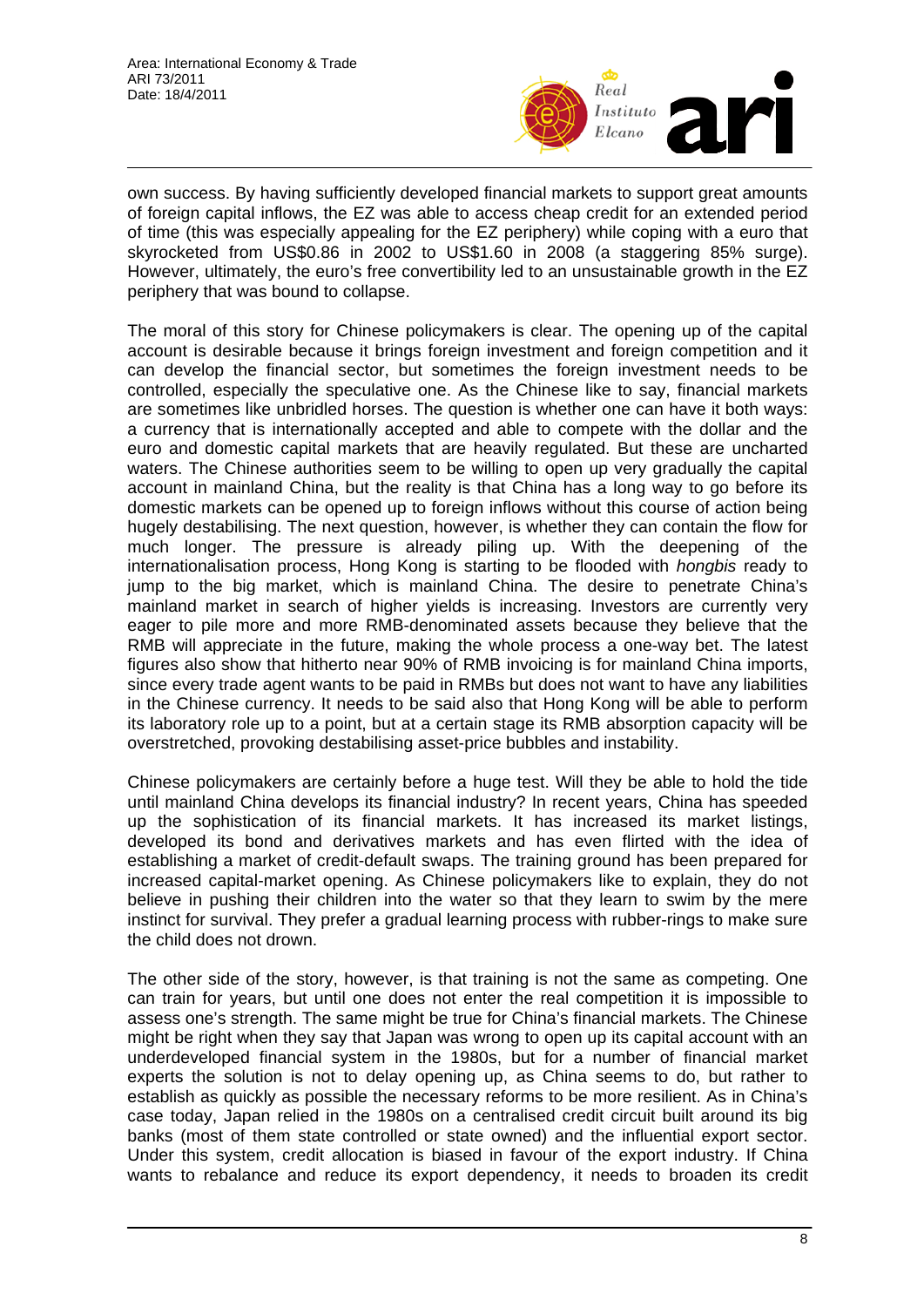

channels so that credit can flow more to small and medium-sized enterprises (SMEs) and less to the big state-owned enterprises (SOEs). Only in this way will the credit system have enough liquidity and depth to support external shocks. Of course, as many Chinese policymakers point out, promoting higher levels of private investment can bring more risks to the financial system. Naturally, this is also true. In this regard, the most accurate solution is to build an effective regulatory framework for the banking sector, something still missing in China, and certainly something difficult to achieve, as the global financial crisis has clearly shown to financial regulators in the US and Europe. As explained above, issuing an international currency brings several privileges with it but also a high degree of responsibilities and risks.

**Conclusion:** The main aim of this ARI has been: (1) to provide a summary of how far China has gone in internationalising its currency, the Renminbi (RMB); (2) to identify the main strategic goals that China wants to achieve through this process; and (3) to point out the main risks that such a goal is subject to. One can say that so far the internationalisation process has been successful. The Chinese approach of crossing the river by feeling for the stones underwater has proved to be adequate. By taking small steps China has gradually increased the use of the RMB as an invoice currency in international trade between China and other countries, as a store of value in RMBdenominated bank deposits in Hong Kong and as an investment vehicle through the steady issuance of RMB-denominated financial products (mainly bonds), also in Hong Kong. The former British colony thereby functions as a useful offshore centre, similarly to how the London offshore Eurodollar market served the internationalisation of the dollar. While it is commonly believed that a currency can only become international when it is fully convertible, Hong Kong and the RMB might prove the contrary. It is perfectly feasible, at least for a while, to see the *hongbi* increase its international trade invoicing share without Beijing having to relax its capital controls for mainland China. One can envision a RMB trade and investment circuit in which Hong Kong functions as the clearing and investment centre. The question is how long this circuit will last. One thing is clear, the desires to invest in mainland China are endless, while the absorption capacity of Hong Kong will become at some point limited.

So far the internationalisation process has developed smoothly because the waters of the river were relatively shallow, but once the waters deepen proportionally to the amount of RMBs that are in circulation overseas, the journey might not be so easy. Pressure against the capital-controls dam set up by the Chinese authorities to protect the mainland from financial instabilities is already mounting. Rumours of illegal RMB smuggling into the mainland markets are widespread. While inflation is already a problem in China, the illegal inflows will make the situation even worse. The pressure is likely to continue since most investors believe that the RMB needs to appreciate further. This makes it a one-way bet for currency speculators and also for traders who want to be paid in RMBs but are not as willing to pay Chinese products in a currency that is very likely to be more expensive tomorrow than today.

At some point, the authorities in Beijing might decide to make a leap and open up the capital account further to divert these inflows to the financial circuits. The question is whether the financial markets in mainland China will be able to cope with such a flow of new investments. As of today, the financial markets in China are still considerably underdeveloped. Credit allocation is monopolised by a small amount of state-controlled commercial banks, which normally divert their funds to state-owned enterprises (SOEs) in the export industry, and recently in the real estate sector, which is already overheating.